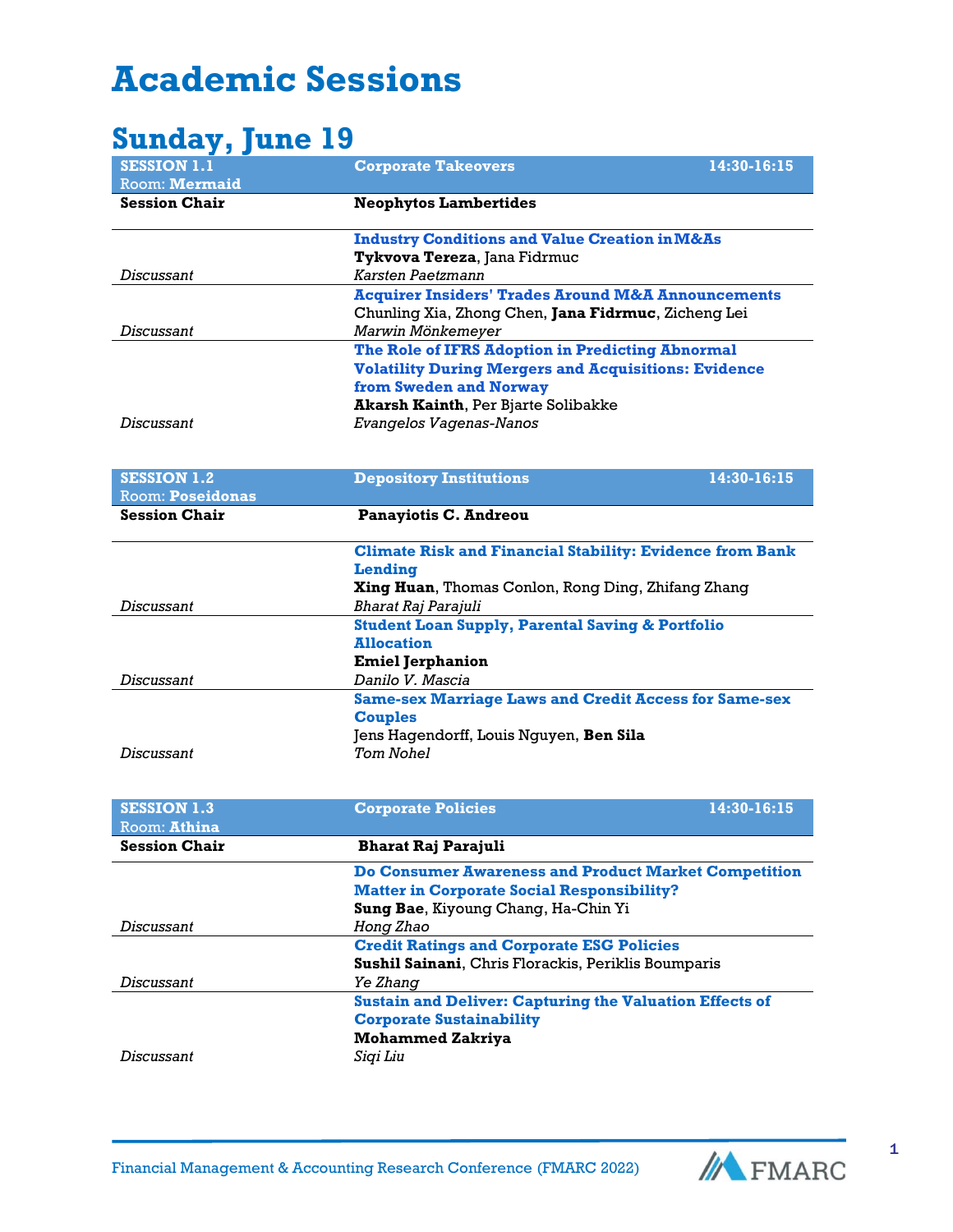| <b>SESSION 2.1</b>                              | <b>Venture Capital &amp; Policies</b><br>16:45-18:30            |
|-------------------------------------------------|-----------------------------------------------------------------|
| Room: Mermaid<br><b>Session Chair</b>           |                                                                 |
|                                                 | <b>Francisco Urzua</b>                                          |
|                                                 | <b>Industry-specific Learning and Specialization in Venture</b> |
|                                                 | <b>Capitalists' Internationalization Decisions</b>              |
|                                                 | Antonia Nörthemann                                              |
| Discussant                                      | Tykvova Tereza                                                  |
|                                                 | <b>Impact Investing and Venture Capital Industry:</b>           |
|                                                 | <b>Experimental Evidence</b>                                    |
|                                                 | <b>Ye Zhang</b>                                                 |
| Discussant                                      | Cristian-Mihail Condrea                                         |
|                                                 | <b>Geographic Matching between Firm Internationalization</b>    |
|                                                 | and Board Foreignness                                           |
|                                                 | Hong Zhao, Samia Belaounia                                      |
| <b>Discussant</b>                               | Hui Zhu                                                         |
|                                                 |                                                                 |
|                                                 |                                                                 |
| <b>SESSION 2.2</b>                              | <b>Financial Markets</b><br>16:45-18:30                         |
| <b>Room: Poseidonas</b><br><b>Session Chair</b> | Carlo Sala                                                      |
|                                                 |                                                                 |
|                                                 | <b>Corporate Credit Default Swap Systematic Factors</b>         |
|                                                 | Ming-Tsung Lin, Ka Kei Chan, Qinye Lu                           |
| Discussant                                      | Mattia Bevilacqua                                               |
|                                                 | The Impact of Regulatory Changes on Rating Shopping             |
|                                                 | and Catering Behaviour in the European Securitisation           |
|                                                 | <b>Market</b>                                                   |
|                                                 | Alper Kara, Nodirbek Karimov, Gareth Downing, David             |
|                                                 | Marques-Ibanez                                                  |
| Discussant                                      | Dimitris Tsouknidis                                             |
|                                                 | <b>Financial Experts and the Cost of Convincing</b>             |
|                                                 | Panayiotis C. Andreou, Sofia Anyfantaki, Demetris Koursaros     |
| Discussant                                      | Cláudia Custódio                                                |
|                                                 |                                                                 |
|                                                 |                                                                 |
| <b>SESSION 2.3</b>                              | <b>Information Environment</b><br>16:45-18:30                   |
| Room: Athena                                    |                                                                 |
| <b>Session Chair</b>                            | <b>Ioannis V. Floros</b>                                        |
|                                                 | <b>Enhancement in Firms' Information Environment via</b>        |
|                                                 | <b>Options Trading and the Efficiency of Corporate</b>          |
|                                                 | Investment                                                      |
|                                                 | Seraina Anagnostopoulou, Lenos Trigeorgis, Andrianos            |
|                                                 | Tsekrekos                                                       |
| Discussant                                      | <b>Neil Pearson</b>                                             |
|                                                 | <b>Herding on Different Market Participants</b>                 |
|                                                 | Servanna Mianjun Fu, Thanos Verousis, Neil Kellard              |
| Discussant                                      | Nadia Massoud                                                   |
|                                                 | <b>Does the Delay in Firm-Specific Information Cause</b>        |
|                                                 | <b>Momentum?</b>                                                |
|                                                 | <b>Bharat Raj Parajuli</b>                                      |
| Discussant                                      | Ioannis Psaradellis                                             |
|                                                 |                                                                 |



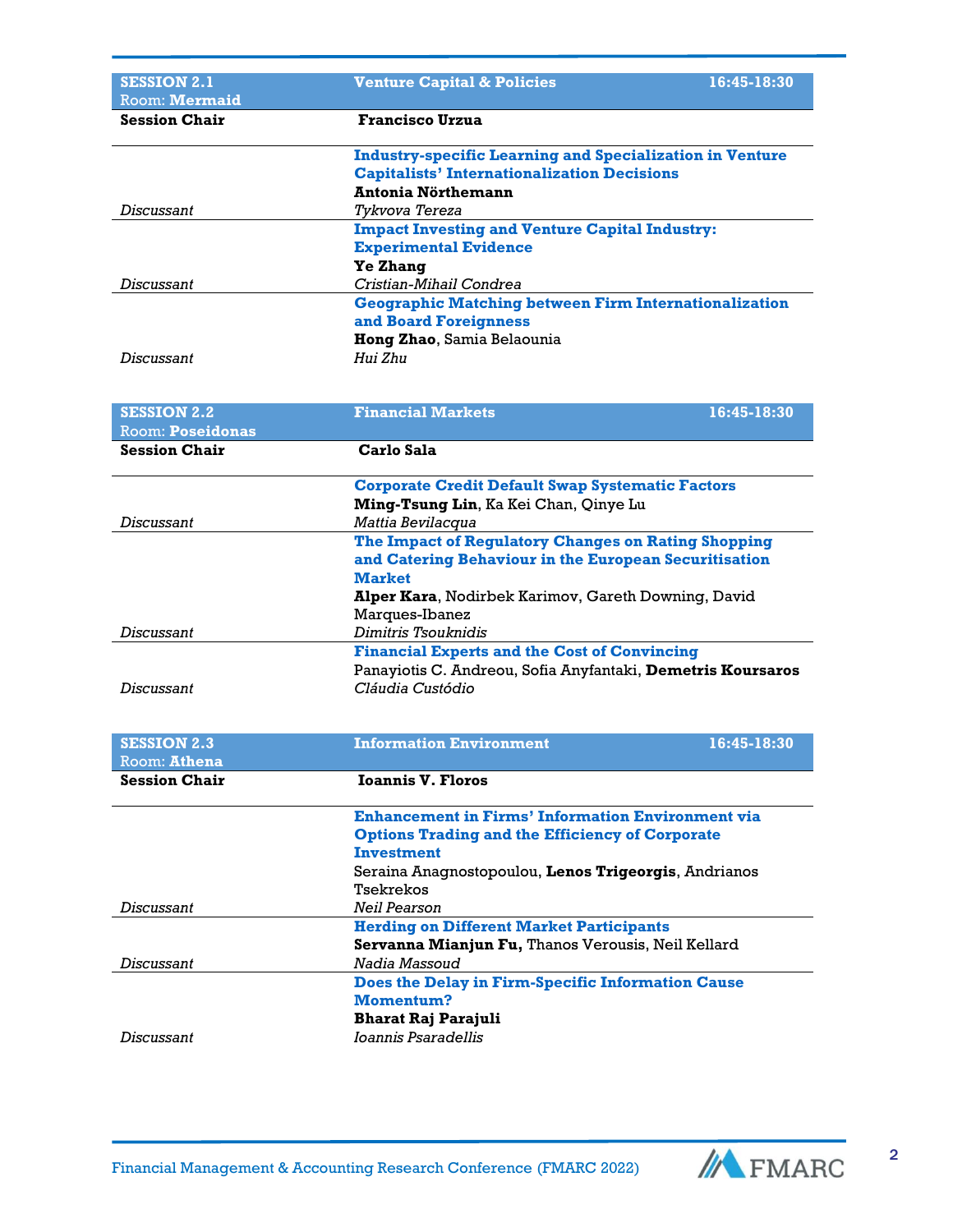## **Monday, June 20**

| <b>SESSION 3.1</b><br>Room: Mermaid | <b>Options Markets</b><br>08:30-10:15                                            |  |
|-------------------------------------|----------------------------------------------------------------------------------|--|
| <b>Session Chair</b>                | <b>Paul Whelan</b>                                                               |  |
|                                     | <b>Pricing Event Risk: Evidence from Concave Implied</b>                         |  |
|                                     | <b>Volatility Curves</b>                                                         |  |
|                                     | Alex Kostakis, Lykourgos Alexiou, Amit Goyal, Leonidas                           |  |
|                                     | Rompolis                                                                         |  |
| Discussant                          | Georgios Rafail Kostoglou                                                        |  |
|                                     | <b>Why Does Options Market Information Predict Stock</b>                         |  |
|                                     | <b>Returns?</b>                                                                  |  |
|                                     | <b>Neil Pearson</b>                                                              |  |
| <b>Discussant</b>                   | Anastasios Kagkadis                                                              |  |
|                                     | <b>Do Informed Option Trading Measures Measure Informed</b>                      |  |
|                                     | <b>Trading?</b>                                                                  |  |
|                                     | Carlo Sala, Luis Goncalves-Pinto                                                 |  |
| <b>Discussant</b>                   | Ruslan Tuneshev                                                                  |  |
|                                     |                                                                                  |  |
|                                     |                                                                                  |  |
|                                     |                                                                                  |  |
| <b>SESSION 3.2</b>                  | 08:30-10:15<br><b>Financing</b>                                                  |  |
| <b>Room: Poseidonas</b>             |                                                                                  |  |
| <b>Session Chair</b>                | <b>Andreas Charitou</b>                                                          |  |
|                                     |                                                                                  |  |
|                                     | <b>Non-Underwritten Equity Placements and their Agents</b>                       |  |
|                                     | Siyuan Fan, Ioannis V. Floros, Leonardo Madureira, Ajai<br>Sinah                 |  |
| Discussant                          | Francisco Urzua                                                                  |  |
|                                     | <b>The Incentives of SPAC Sponsors</b>                                           |  |
|                                     | Tom Nohel, Felix Feng, Xuan Tian, Wenyu Wang, Yufeng Wu                          |  |
| Discussant                          | Heitor Almeida                                                                   |  |
|                                     |                                                                                  |  |
|                                     | <b>Board Cultural Diversity and IPO Survival: Evidence from</b><br><b>UK AIM</b> |  |
|                                     | Tariq Qaysi, Wasim Ahmad, Eilnaz Kashefi Pour, Abdul                             |  |
|                                     | Mohamed                                                                          |  |
| Discussant                          | Ming-Tsung Lin                                                                   |  |
|                                     |                                                                                  |  |
|                                     |                                                                                  |  |

| Menness Viv<br>Room: Athena | <b>TERMS AND</b><br>VVIVV AVIAV                               |
|-----------------------------|---------------------------------------------------------------|
| <b>Session Chair</b>        | <b>Pietro Perotti</b>                                         |
|                             | <b>How Does the Concurrent Release of Target Prices and</b>   |
|                             | <b>Earnings Forecasts Affect the Informativeness of Stock</b> |
|                             | <b>Recommendation Revisions?</b>                              |
|                             | <b>Zacharias Petrou, Andreas Charitou, Irene Karamanou</b>    |
| Discussant                  | Pietro Perotti                                                |
|                             | <b>Internal Ratings, Non-Performing Loans, and Bank</b>       |
|                             | <b>Opacity: Evidence from Analysts' Forecasts</b>             |
|                             | Giacomo Nocera, Brunella Bruno, Immacolata Marino             |
| Discussant                  | Sotirios Kokas                                                |
|                             | Does it Pay to be Bold? Analyst Thirst for Visibility and     |
|                             | <b>Their Tone During Earnings Conference Calls</b>            |
|                             | <b>Chiara De Amicis</b>                                       |
| Discussant                  | Luca Del Viva                                                 |

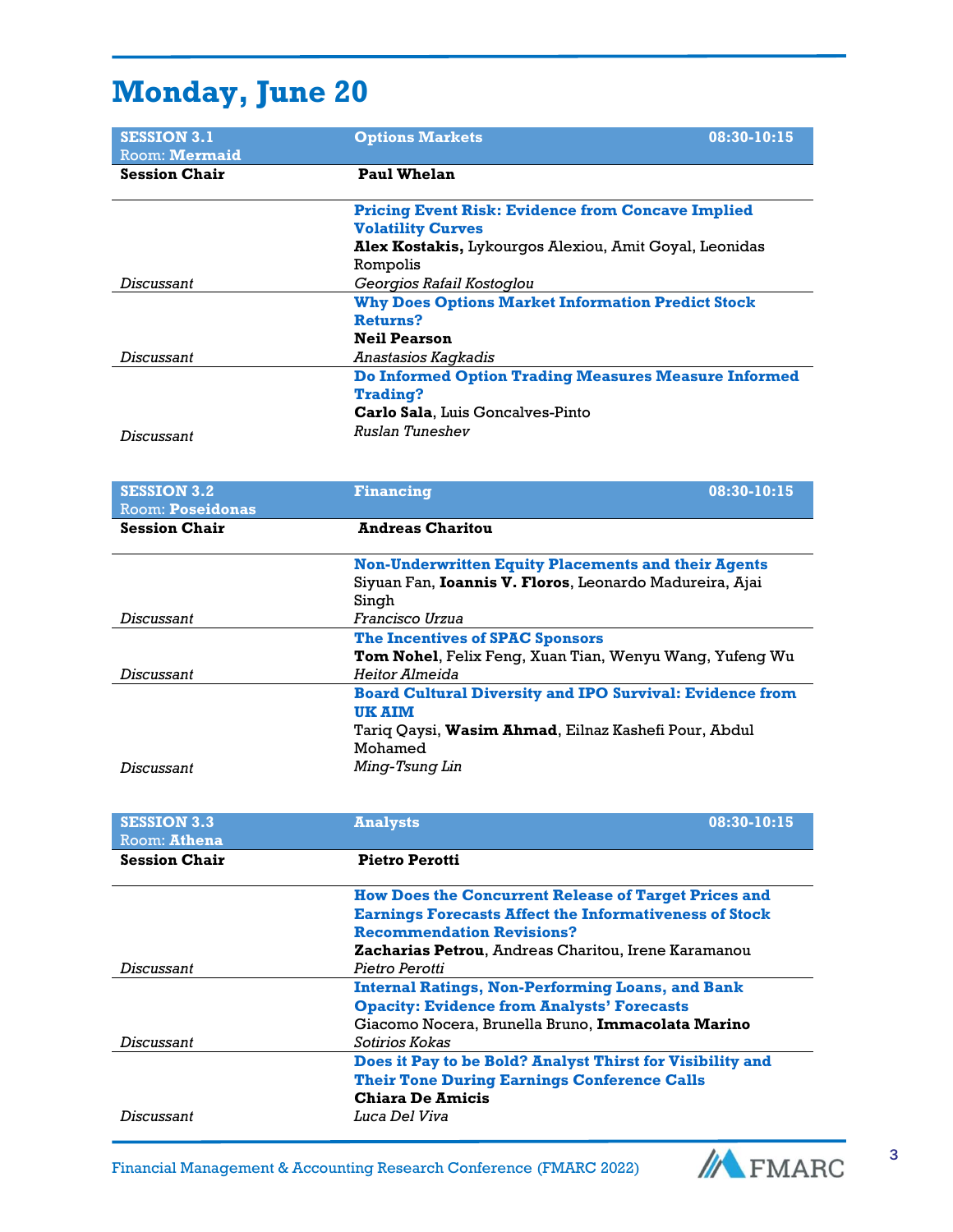| <b>SESSION 4.1</b>      | 10:45-12:30<br><b>Corporate Policies</b>                      |  |
|-------------------------|---------------------------------------------------------------|--|
| Room: Mermaid           |                                                               |  |
| <b>Session Chair</b>    | Jana Fidrmuc                                                  |  |
|                         | <b>Tax Regimes and Profit Shifting</b>                        |  |
|                         | Panagiotis Karavitis, Pantelis Kazakis, Rajni Soni, Theodore  |  |
|                         | Sougiannis                                                    |  |
| <b>Discussant</b>       | Akarsh Kainth                                                 |  |
|                         | The Impact of R&D Tax Incentives on R&D Investment            |  |
|                         | <b>Efficiency</b>                                             |  |
|                         | Ioannis Tsalavoutas, Fanis Tsoligkas, Seraina                 |  |
|                         | <b>Anagnostopoulou</b>                                        |  |
| <b>Discussant</b>       | Zhifang Zhang                                                 |  |
|                         | <b>Director Co-working Experience and Investment</b>          |  |
|                         | <b>Efficiency: The Moderating Role of Product Market</b>      |  |
|                         | <b>Competition and Financial Constraints</b>                  |  |
|                         | Isabella Karasamani, Andreas Procopiou                        |  |
| <b>Discussant</b>       | Seraina Anagnostopoulou                                       |  |
|                         |                                                               |  |
|                         |                                                               |  |
| <b>SESSION 4.2</b>      | 10:45-12:30<br><b>Banking</b>                                 |  |
| <b>Room: Poseidonas</b> |                                                               |  |
| <b>Session Chair</b>    | <b>Plutarchos Sakellaris</b>                                  |  |
|                         | <b>Bank Specialization and Industry-Specific Shocks</b>       |  |
|                         | Sotirios Kokas, Rajkamal Iyer, Alex Michaelides, Jose-Luis    |  |
|                         | Peydro                                                        |  |
| <b>Discussant</b>       | Emiel Jerphanion                                              |  |
|                         | <b>Internally Assessed Bank Capital Requirements and Loan</b> |  |
|                         | <b>Portfolio Returns</b>                                      |  |
|                         | Danilo V. Mascia, Kevin Keasey, Francesco Vallascas           |  |
| <b>Discussant</b>       | Xing Huan                                                     |  |
|                         | <b>Banks as "Anchors": The Role of Banks in Funding</b>       |  |
|                         | <b>Innovation</b>                                             |  |
|                         | <b>Cristian-Mihail Condrea</b>                                |  |

| <b>SESSION 4.3</b><br>Room: Athina | <b>Financing</b>                                                                | 10:45-12:30 |
|------------------------------------|---------------------------------------------------------------------------------|-------------|
| <b>Session Chair</b>               | Immacolata Marino                                                               |             |
|                                    | The Effects of Going Public on Firm Performance and                             |             |
|                                    | <b>Commercialization Strategy: Evidence from International</b><br><b>IPOs</b>   |             |
|                                    | <b>Francisco Urzua, Borja Larrain, Gordon Phillips, Giorgo</b>                  |             |
|                                    | Sertsios                                                                        |             |
| Discussant                         | Wasim Ahmad                                                                     |             |
|                                    | How Does the JOBS Act Affect the Rule 144A Market?<br><b>Hui Zhu, Kelly Cai</b> |             |
| Discussant                         | <i>Ioannis V. Floros</i>                                                        |             |
|                                    | <b>Cash-rich Seasoned Equity Issuers</b>                                        |             |
|                                    | <b>Mengqian Chen, Marie Dutordoir, Norman Strong</b>                            |             |
| Discussant                         | Sung Bae                                                                        |             |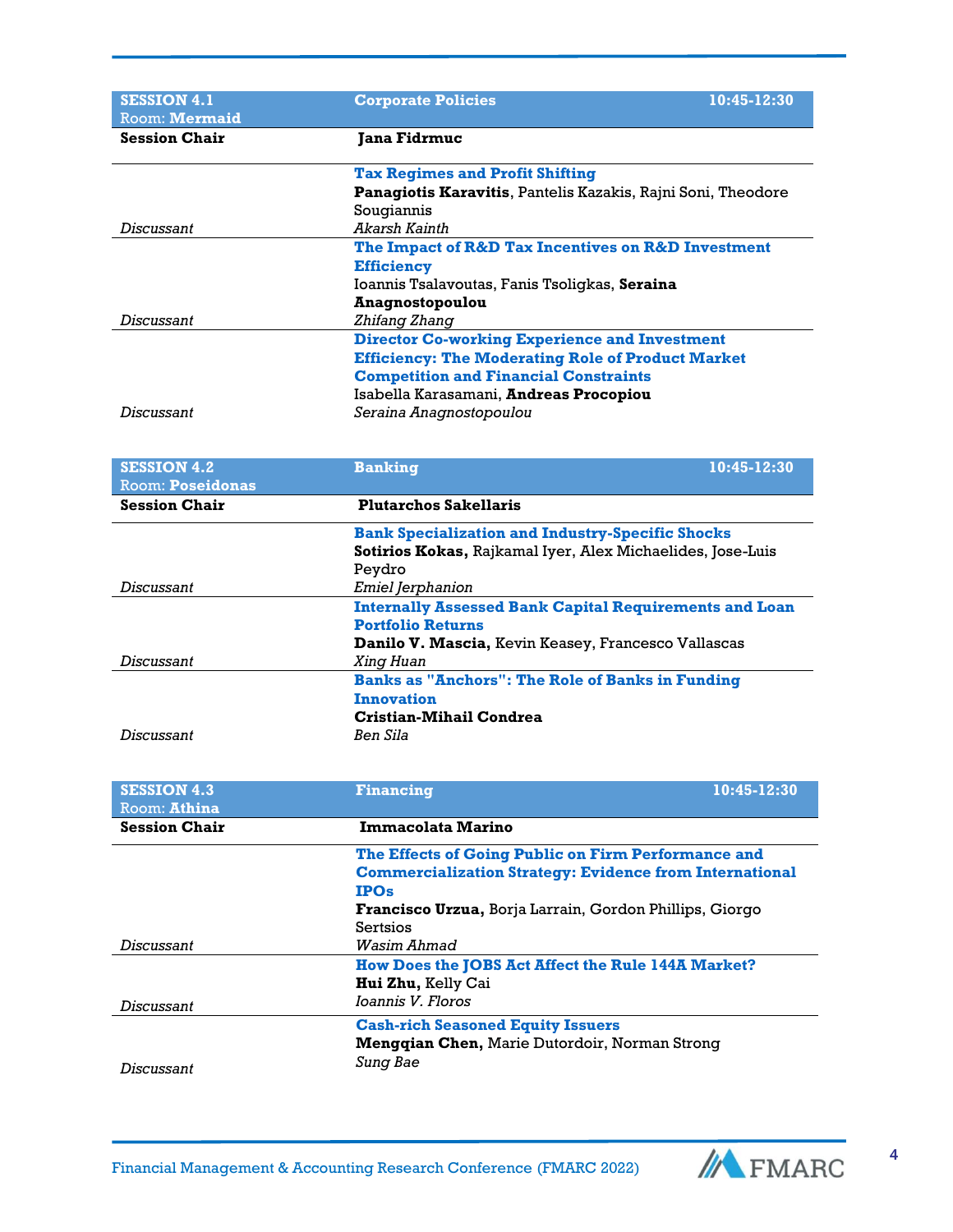| <b>SESSION 5.1</b><br>Room: Mermaid | <b>Asset Pricing</b>                                          | 13:45-15:30 |
|-------------------------------------|---------------------------------------------------------------|-------------|
| <b>Session Chair</b>                | Luca Del Viva                                                 |             |
|                                     | <b>Overnight Returns: Investor Sentiment or Investor</b>      |             |
|                                     | <b>Attention?</b>                                             |             |
|                                     | Evangelos Vagenas-Nanos, Ahmed Prapan                         |             |
| Discussant                          | Somayyeh Lotfinoghabi                                         |             |
|                                     | <b>When Sentiment Is News: Topic-Adaptive Syntax Approach</b> |             |
|                                     | (TASA)                                                        |             |
|                                     | Nazanin Babolmorad, <b>Nadia Massoud</b>                      |             |
| Discussant                          | <i>Michalis Stamatogiannis</i>                                |             |
|                                     | <b>Directional Signal, Stock Returns and Momentum</b>         |             |
|                                     | Luca Del Viva, Carlo Sala, Andre Souza                        |             |
| Discussant                          | Paul Whelan                                                   |             |

| <b>SESSION 5.2</b><br><b>Room: Poseidonas</b> | 13:45-15:30<br><b>Accounting &amp; Blockchain</b>              |  |
|-----------------------------------------------|----------------------------------------------------------------|--|
| <b>Session Chair</b>                          | <b>Anders Reppen</b>                                           |  |
|                                               | <b>Challenges of Blockchain Technology in Financial</b>        |  |
|                                               | <b>Services: Use Cases, Smart Contracts and Governance</b>     |  |
|                                               | <b>Karsten Paetzmann</b>                                       |  |
| Discussant                                    | Athina Christodoulou                                           |  |
|                                               | The Development of a Framework for a New Auditing              |  |
|                                               | <b>Process Model in the Blockchain era – A Systematic</b>      |  |
|                                               | <b>Literature Review</b>                                       |  |
|                                               | Athina Christodoulou, Petros Lois, Ifigenia Georgiou, Svetlana |  |
|                                               | Sapuric                                                        |  |
| Discussant                                    | <i>Fanis Tsoligkas</i>                                         |  |
|                                               | <b>A Machine Learning Approach to Detect Accounting</b>        |  |
|                                               | <b>Frauds</b>                                                  |  |
|                                               | Arman Hassanniakalager, Pietro Perotti, Fanis Tsoligkas        |  |
| Discussant                                    | Shuyu Li                                                       |  |

| <b>SESSION 5.3</b><br>Room: Athina | <b>Corporate Finance</b>                                       | 13:45-15:30 |
|------------------------------------|----------------------------------------------------------------|-------------|
| <b>Session Chair</b>               | Christodoulos Louca                                            |             |
|                                    | <b>Stock Price Crash Risk and the Managerial Rhetoric</b>      |             |
|                                    | <b>Mechanism: Evidence from Narrative R&amp;D Disclosure</b>   |             |
|                                    | <b>Marina Magidou, Panayiotis C. Andreou, Neophytos</b>        |             |
|                                    | Lambertides                                                    |             |
| Discussant                         | Jeffrey L. Callen                                              |             |
|                                    | <b>M&amp;A Communication and Analysts' Forecasts: Evidence</b> |             |
|                                    | from Conference Calls                                          |             |
|                                    | Devrimi Kaya, Tobias Boehmer, Petroula Glachtsiou              |             |
| Discussant                         | <i>Leonidas Barbopoulos</i>                                    |             |
|                                    | <b>Impact of News Announcements on Carbon Prices</b>           |             |
|                                    | Karishma Ansaram, Paolo Mazza                                  |             |
| Discussant                         | Menggian Chen                                                  |             |

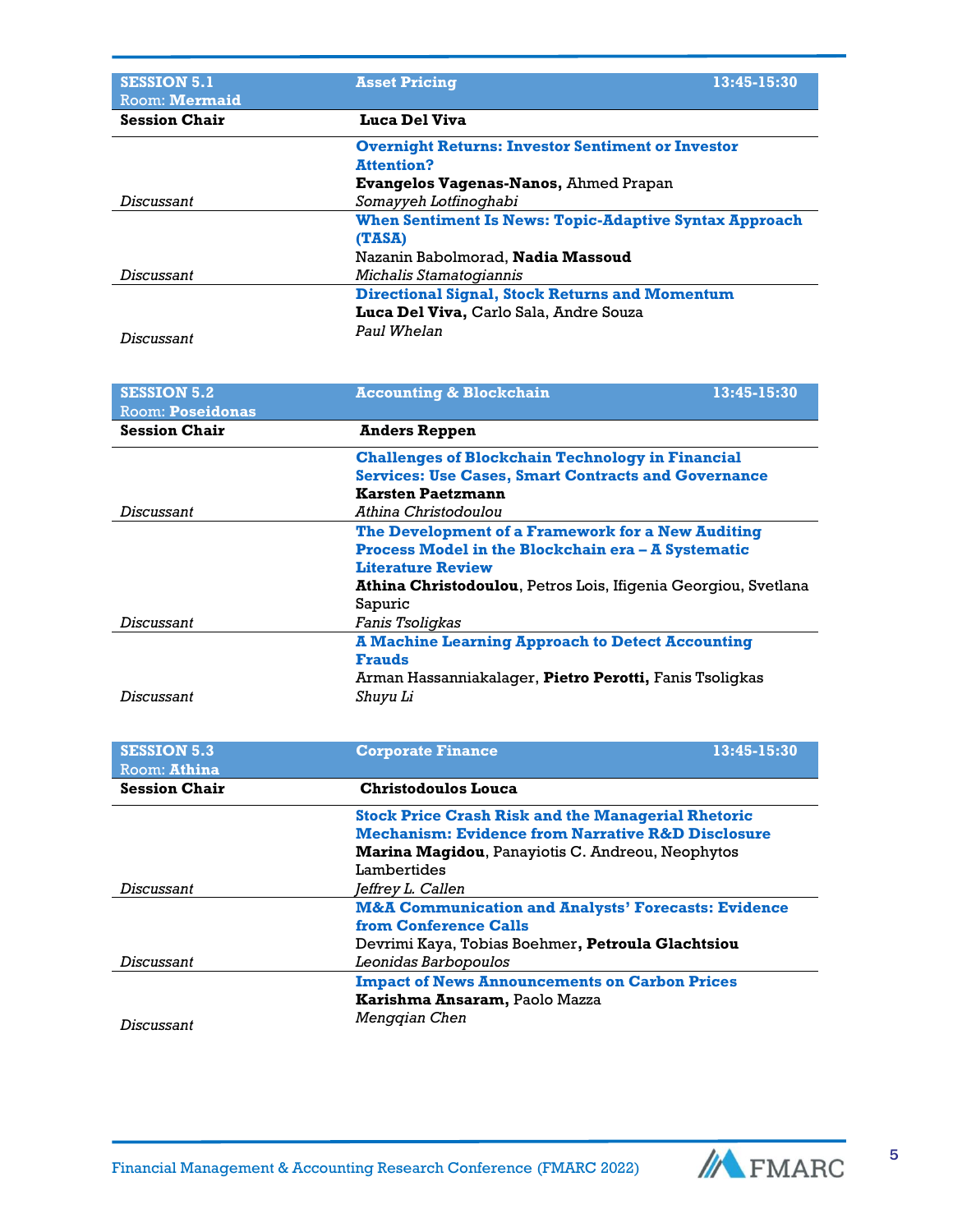## **Tuesday, June 21**

| <b>SESSION 6.1</b>   | <b>Executive Compensation</b><br>08:30-10:50                    |  |
|----------------------|-----------------------------------------------------------------|--|
| Room: Mermaid        |                                                                 |  |
| <b>Session Chair</b> | <b>Rodrigo Hizmeri</b>                                          |  |
|                      | <b>CEOs Under Dismissal Threat: The Case of Setting Stretch</b> |  |
|                      | <b>Earnings Guidance</b>                                        |  |
|                      | <b>Doron Hadass, Dan Weiss</b>                                  |  |
| Discussant           | Chiara De Amicis                                                |  |
|                      | <b>Unintended Consequences of Outcome-Based</b>                 |  |
|                      | <b>Compensation - How CEO Bonuses, Stocks and Stock</b>         |  |
|                      | <b>Options Affect Their Firms' Patent Litigation</b>            |  |
|                      | Nikolaos Papageorgiadis, Andreas Procopiou, Wofgang Sofka       |  |
| Discussant           | Eleftherios Andreades                                           |  |
|                      | <b>CEO Risk-Taking Incentives and Stock-Bond Return Co-</b>     |  |
|                      | <b>Movement</b>                                                 |  |
|                      | Xi Fu, Lars Hass, <b>Zhifang Zhang</b>                          |  |
| Discussant           | Andreas Procopiou                                               |  |
|                      | <b>Vice-Chancellor Narcissism and University Performance</b>    |  |
|                      | <b>Thanos Verousis, Pietro Perotti, Shee-Yee Khoo, Richard</b>  |  |
|                      | Watermeyer                                                      |  |
| Discussant           | Jana Fidrmuc                                                    |  |

| <b>SESSION 6.2</b><br><b>Room: Poseidonas</b> | 08:30-10:50<br><b>Corporate Policies &amp; Financial Markets</b>  |
|-----------------------------------------------|-------------------------------------------------------------------|
| <b>Session Chair</b>                          | <b>Ye Zhang</b>                                                   |
|                                               | <b>Public Sector Corruption and the Valuation of Systemically</b> |
|                                               | <b>Important Banks</b>                                            |
|                                               | <b>Plutarchos Sakellaris, Georgios Bertsatos, Spyros Pagratis</b> |
| Discussant                                    | Ankitkumar Kariya                                                 |
|                                               | <b>Political Uncertainty, Corruption, and Corporate Cash</b>      |
|                                               | <b>Holdings</b>                                                   |
|                                               | Shashitha Jayakody, David Morelli, Jaideep Oberoi                 |
| Discussant                                    | Ahmed Farhod                                                      |
|                                               | <b>Brexit and its Impact on EU Financial Markets</b>              |
|                                               | Marwan Izzeldin, Gulnur Muradoglu, Vasileios Pappas, Sheeja       |
|                                               | Sivaprasad                                                        |
| Discussant                                    | Immacolata Marino                                                 |
|                                               | <b>Excess Cash and Equity Option Liquidity</b>                    |
|                                               | <b>Minh Nguyen, Min Deng</b>                                      |
| Discussant                                    | Anders Reppen                                                     |

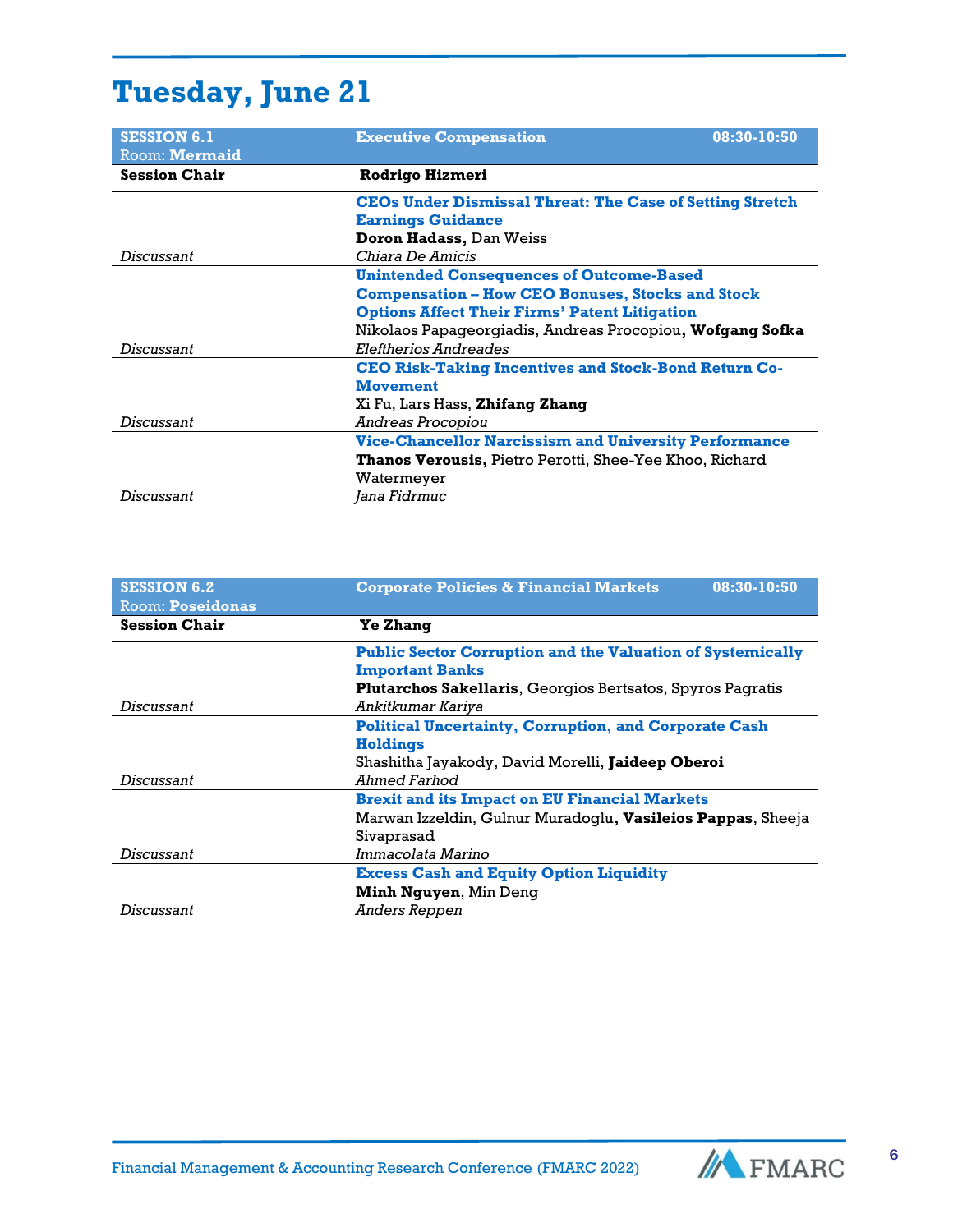| <b>SESSION 6.3</b>                   | <b>Risk Management</b>                                         | 08:30-10:50 |
|--------------------------------------|----------------------------------------------------------------|-------------|
| Room: Athina<br><b>Session Chair</b> | <b>Sushil Sainani</b>                                          |             |
|                                      | <b>Unconventional Monetary Policy and the Search for Yield</b> |             |
|                                      | <b>Alexandros Kontonikas, Sotirios Kokas</b>                   |             |
| Discussant                           | Elena Kalotychou                                               |             |
|                                      | <b>Liquidity Derivatives</b>                                   |             |
|                                      | Matteo Bagnara, Ruggero Jappelli                               |             |
| Discussant                           | <b>Benoit Chevalier- Roignant</b>                              |             |
|                                      | <b>Options-based Systemic risk, Financial Distress, and</b>    |             |
|                                      | <b>Macroeconomic Downturns</b>                                 |             |
|                                      | <b>Mattia Bevilacqua, Radu Tunaru, Davide Vioto</b>            |             |
| Discussant                           | Carlo Sala                                                     |             |
|                                      | Is Firm-level Political Risk Priced in the Equity Option       |             |
|                                      | Market?                                                        |             |
|                                      | <b>Anastasios Kagkadis, Thang Ho, George Wang</b>              |             |
| Discussant                           | Mahmoud Delshadi                                               |             |

| <b>SESSION 6.4</b>   | <b>Firm Value</b><br>08:30-10:50                             |
|----------------------|--------------------------------------------------------------|
| Room: Apollo         |                                                              |
| <b>Session Chair</b> | <b>Ioannis Tsalavoutas</b>                                   |
|                      | <b>Do Investors Care About Green Innovation?</b>             |
|                      | <b>Pawel Czarnowski, Dimitris Andriosopoulos, Andrew</b>     |
|                      | Marshall                                                     |
| Discussant           | Karishma Ansaram                                             |
|                      | The Integration of Sustainability Concerns Into Top          |
|                      | <b>Management Practices and US firms' Disclosures on</b>     |
|                      | <b>Climate Change Risk</b>                                   |
|                      | Sigi Liu, Cristiana Bernardi, Andrew Stark, Mohamed Rouis    |
| Discussant           | Mohammed Zakriya                                             |
|                      | <b>What Drives Firms' Choice Between Green and Non-green</b> |
|                      | <b>Bonds?</b>                                                |
|                      | Marie Dutordoir, Joao Quariguasi Frota Neto, Shuyu Li        |
| Discussant           | Panagiotis Karavitis                                         |
|                      | <b>Whether CFO Serving on Board is Beneficial to</b>         |
|                      | <b>Shareholders? The Case of Corporate Acquisitions</b>      |
|                      | Chen Zhong, Zicheng Lei, Chunling Xia                        |
| Discussant           | Anastasia Kopita                                             |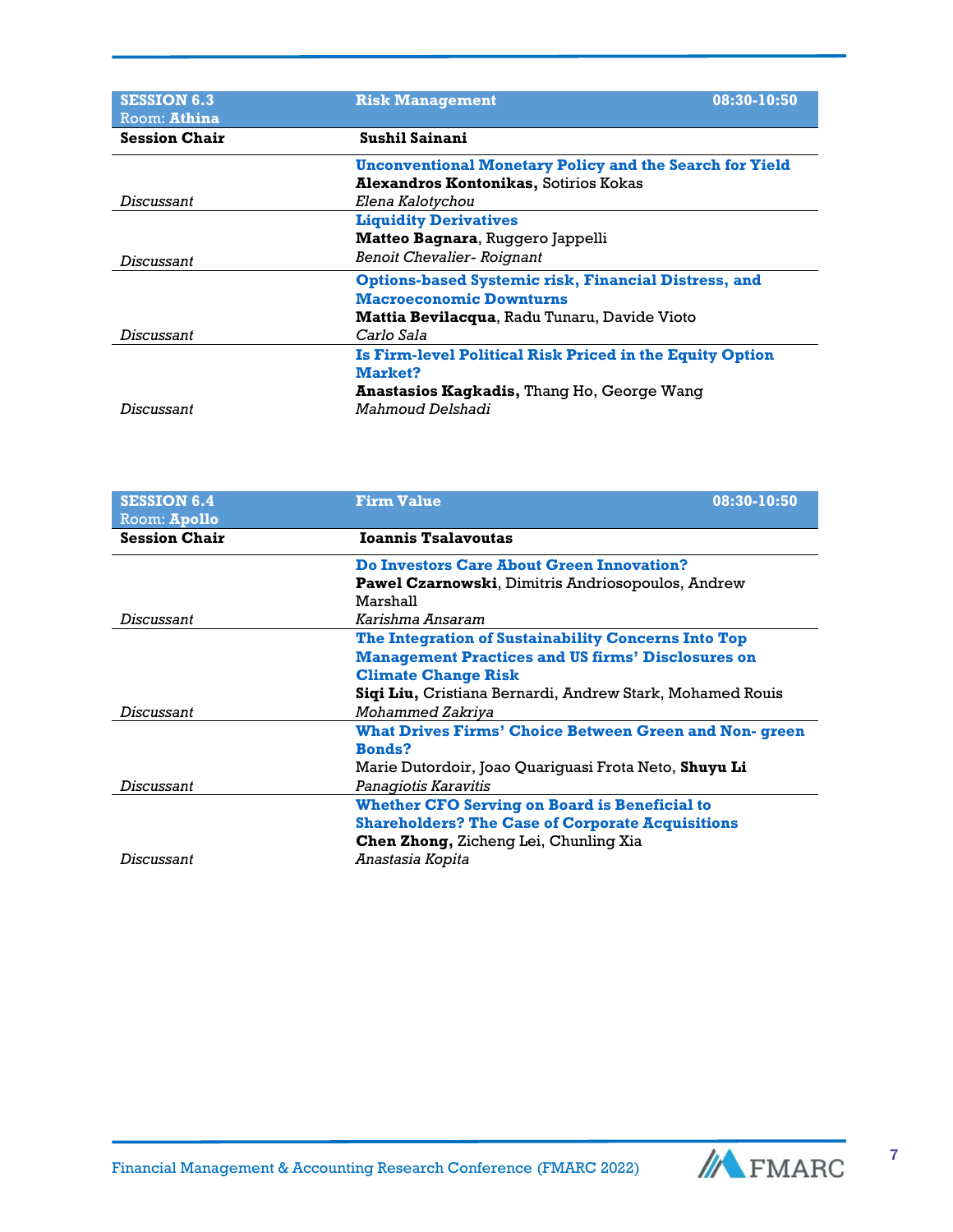| <b>SESSION 7.1</b><br><b>Room: Mermaid</b> | <b>Forecasting and Trading</b>                                   | 11:15-13:00 |  |
|--------------------------------------------|------------------------------------------------------------------|-------------|--|
| <b>Session Chair</b>                       | Wofgang Sofka                                                    |             |  |
|                                            | <b>Can we Forecast Better in Periods of Low Uncertainty? The</b> |             |  |
|                                            | <b>Role of Technical Indicators</b>                              |             |  |
|                                            | Maria Ferrer Fernandez, Olan Henry, Sam Pybis, Michalis          |             |  |
|                                            | Stamatogiannis                                                   |             |  |
| Discussant                                 | <i>Matteo Bagnara</i>                                            |             |  |
|                                            | <b>Bolstering the Modelling and Forecasting of Realized</b>      |             |  |
|                                            | <b>Covariance Matrices using (Directional) Common Jumps</b>      |             |  |
|                                            | Rodrigo Hizmeri, Marwan Izzeldin, Ingmar Nolte                   |             |  |
| Discussant                                 | Christos Savva                                                   |             |  |
|                                            | The Real Effects of High-Frequency Trading: The Impact           |             |  |
|                                            | through External Governance                                      |             |  |
|                                            | Andreas Charitou, Irene Karamanou, Georgios Rafail               |             |  |
|                                            | <b>Kostoglou, Marios Panayides</b>                               |             |  |
| Discussant                                 | Minh Nguyen                                                      |             |  |

| <b>SESSION 7.2</b><br>Room: <b>Poseidonas</b> | <b>Financial Performance</b>                                                                                               | 11:15-13:00 |
|-----------------------------------------------|----------------------------------------------------------------------------------------------------------------------------|-------------|
| <b>Session Chair</b>                          | <b>Benoit Chevalier-Roignant</b>                                                                                           |             |
|                                               | The Relationship Between Technical Innovation and<br><b>Financial Performance in Shipping Firms</b>                        |             |
| Discussant                                    | <b>Andreas Kouspos, Photis Panayides, Dimitris Tsouknidis</b><br>Christoforos Andreou                                      |             |
|                                               | <b>Portfolio Selection Under Ambiguity and the Under-</b>                                                                  |             |
|                                               | <b>Diversification Puzzle</b>                                                                                              |             |
| Discussant                                    | Somayyeh Lotfinoghabi, Stavros Zenios<br>Sofia Anyfantaki                                                                  |             |
|                                               | <b>Eurozone Stock Returns and Foreign Currency Risk</b><br>Soteria Charalambous, Christoforos Andreou, Andreas<br>Savvides |             |
| Discussant                                    | <i><b>Vasileios Pappas</b></i>                                                                                             |             |

| <b>SESSION 7.3</b>   | 11:15-13:00<br><b>Accounting</b>                               |  |
|----------------------|----------------------------------------------------------------|--|
| Room: <b>Athena</b>  |                                                                |  |
| <b>Session Chair</b> | <b>Nadia Massoud</b>                                           |  |
|                      | <b>Earnings Quality and Risk Composition: The Role of</b>      |  |
|                      | <b>Informal Institutions</b>                                   |  |
|                      | <b>Ahmed Farhod, Ioannis Tsalavoutas</b>                       |  |
| Discussant           | Alper Kara                                                     |  |
|                      | <b>Institutional Investor Networks and Earnings Management</b> |  |
|                      | Wolfgang Drobetz, Sadok El Ghoul, Omrane Guedhami,             |  |
|                      | Marwin Mönkemeyer, Henning Schröder                            |  |
| Discussant           | Sushil Sainani                                                 |  |
|                      | <b>Does Options Trading Reduce the Demand for Conditional</b>  |  |
|                      | <b>Accounting Conservatism?</b>                                |  |
|                      | <b>Mahmoud Delshadi</b> , Ahmad Hammami, Michel Magnan         |  |
| Discussant           | Zacharias Petrou                                               |  |

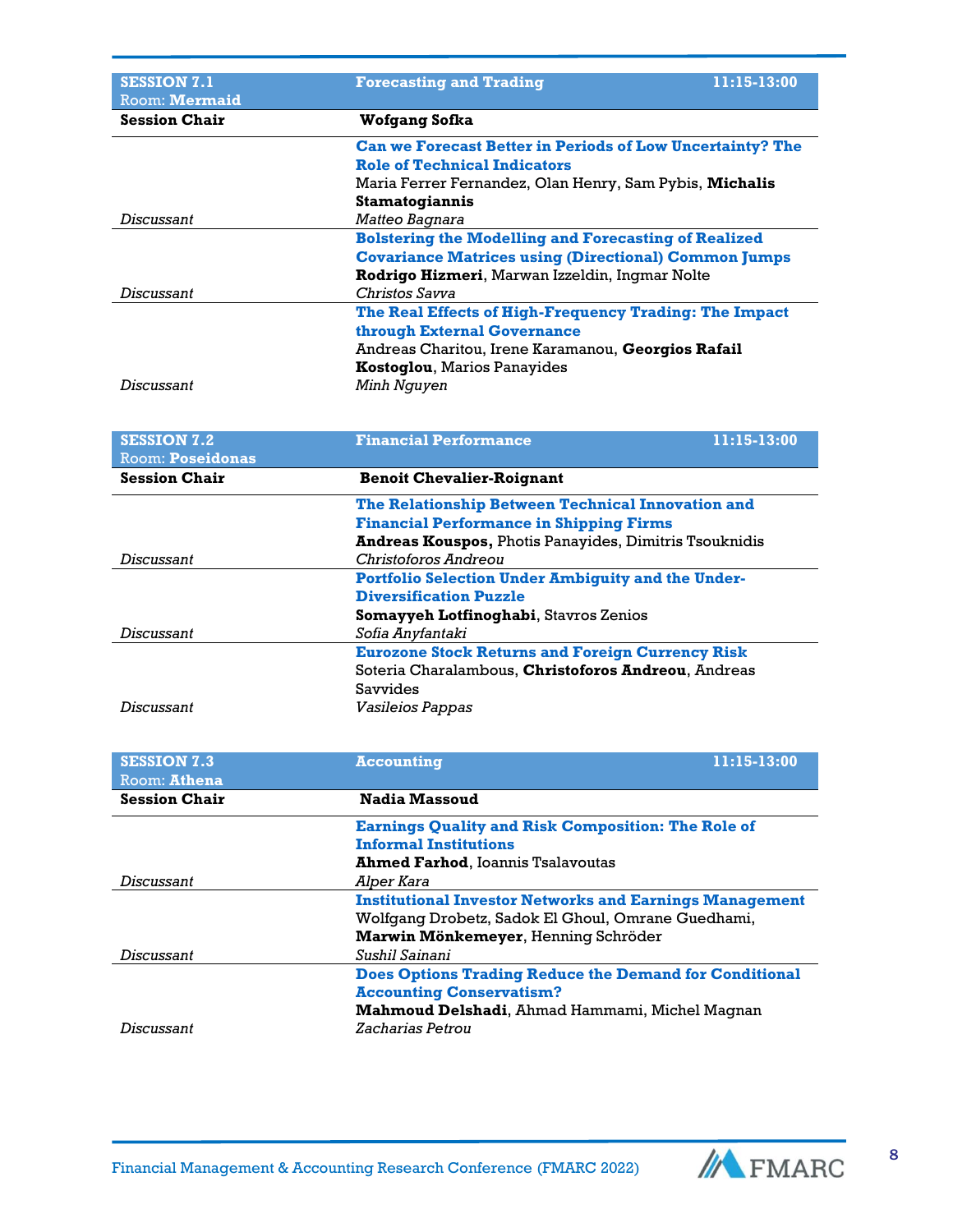| <b>SESSION 8.1</b><br>Room: Mermaid | <b>Asset Pricing</b>                                           | 14:15-16:00 |
|-------------------------------------|----------------------------------------------------------------|-------------|
| <b>Session Chair</b>                | <b>Ruslan Tuneshev</b>                                         |             |
|                                     | <b>Subjective Risk Premia on Foreign Bonds</b>                 |             |
|                                     | Paul Whelan, Ilaria Piatti, Daniel Pesch                       |             |
| Discussant                          | Alexandros Kontonikas                                          |             |
|                                     | <b>Measuring Skewness Premia in the Cross-section of Hedge</b> |             |
|                                     | <b>Fund Returns</b>                                            |             |
|                                     | <b>Ioannis Psaradellis</b>                                     |             |
| Discussant                          | Rodrigo Hizmeri                                                |             |
|                                     | <b>Customer Orientation and Financial Performance During</b>   |             |
|                                     | <b>Crisis Periods</b>                                          |             |
|                                     | Panayiotis C. Andreou, Neophytos Lambertides, Lenos            |             |
|                                     | Trigeorgis, Ruslan Tuneshev                                    |             |
| Discussant                          | Alex Kostakis                                                  |             |

| <b>SESSION 8.2</b>      | <b>Trading &amp; Firm Value</b>                                | 14:15-16:00 |
|-------------------------|----------------------------------------------------------------|-------------|
| <b>Room: Poseidonas</b> |                                                                |             |
| <b>Session Chair</b>    | Chen Zhong                                                     |             |
|                         | <b>Algorithmic Trading and Investment-to-Price Sensitivity</b> |             |
|                         | Khaladdin Rzayev, Nihad Aliyev, Fariz Huseynov                 |             |
| Discussant              | <b>Marios Panavides</b>                                        |             |
|                         | <b>Algorithmic Trading and Corporate Innovation: Evidence</b>  |             |
|                         | from the Tick Size Pilot                                       |             |
|                         | Anastasia Kopita, Irene Karamanou, Marios Panayides, Pawel     |             |
|                         | Bilinski                                                       |             |
| Discussant              | <i>Pawel Czarnowski</i>                                        |             |
|                         | <b>The Real Effects of Dark Trading</b>                        |             |
|                         | <b>Leonidas Barbopoulos, Talis J. Putnin, Khaladdin Rzayev</b> |             |
|                         | Servanna Mianjun Fu                                            |             |
| Discussant              |                                                                |             |

| <b>SESSION 8.3</b><br>Room: Athina | 14:15-16:00<br><b>Corporate Policies</b>                       |  |  |
|------------------------------------|----------------------------------------------------------------|--|--|
| <b>Session Chair</b>               | <b>Karsten Paetzmann</b>                                       |  |  |
|                                    | <b>Earnings-Based Borrowing Constraints &amp; Corporate</b>    |  |  |
|                                    | <b>Investments in 2007-09 Financial Crisis</b>                 |  |  |
|                                    | Ankitkumar Kariya                                              |  |  |
| Discussant                         | Plutarchos Sakellaris                                          |  |  |
|                                    | <b>Firm Dynamics Depend on Cash and Capital</b>                |  |  |
|                                    | Tarik Umar, Ali Kakhbod, Anders Reppen, Hao Xing               |  |  |
| Discussant                         | Jaideep Oberoi                                                 |  |  |
|                                    | <b>Monetizing Positive Externalities on Property Prices to</b> |  |  |
|                                    | <b>Overcome the Infrastructure Underinvestment Problem</b>     |  |  |
|                                    | Benoit Chevalier-Roignant, Gordon Briest, Alain Bensoussan,    |  |  |
|                                    | Hao Bai                                                        |  |  |
| Discussant                         | Demetris Koursaros                                             |  |  |